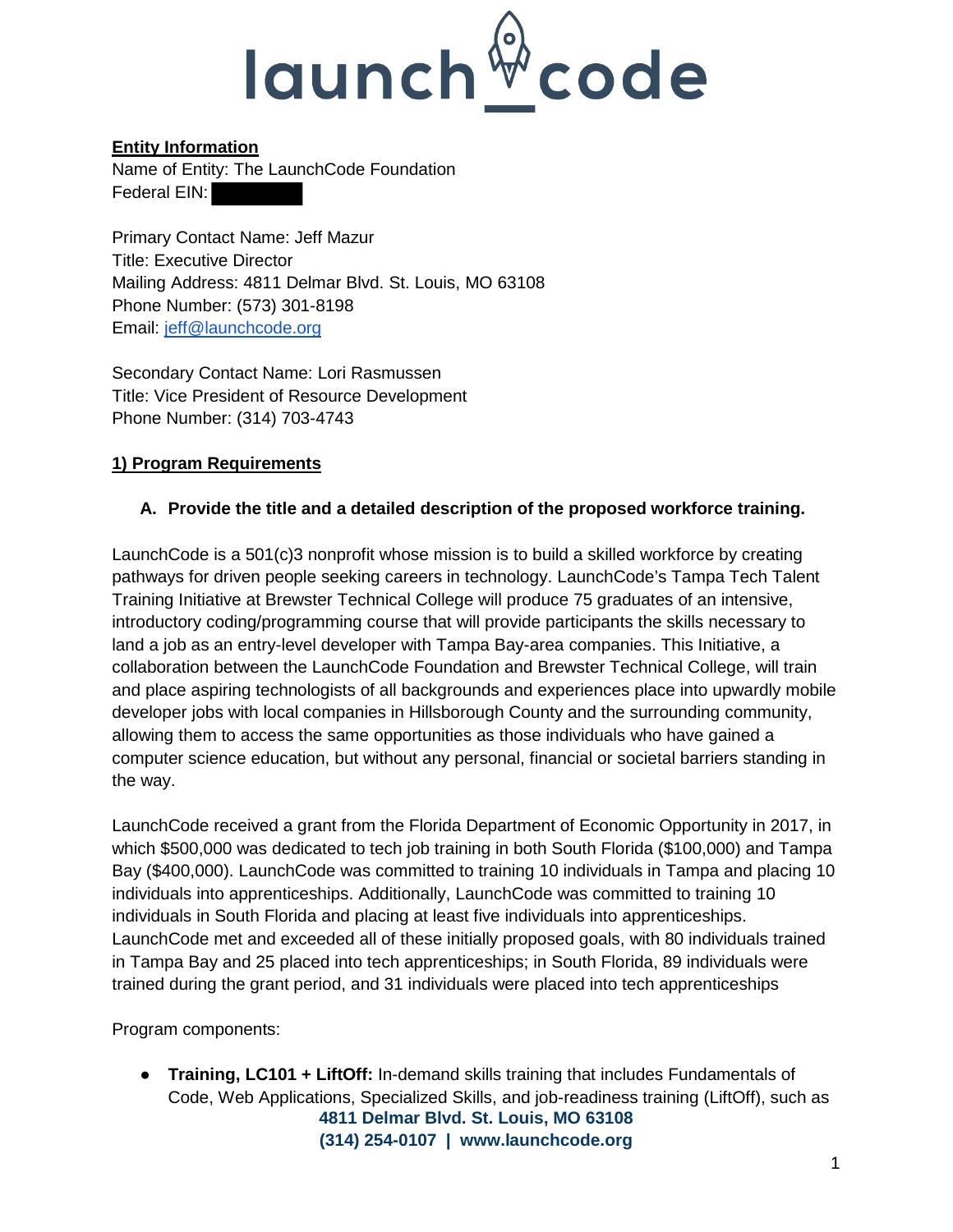resume review, interview practice and technical capstone project. LC101 uses a flipped classroom model, in which students watch video lectures and begin assignments outside of class, then use class time to review concepts and work in groups. Participants meet two nights a week at Brewster Technical College for three hours of lecture, Q&A, and group work, and are also assigned 10-15 hours/week of work, readings and research to complete on their own time. Learners completing LC101 can elect to move to jobreadiness training with LiftOff, participate in more specialized training or to move into our Apprenticeship Program.

● **Apprenticeship Program**: LC101 graduates and those who have gained programming skills elsewhere are eligible for LaunchCode's paid Apprenticeship Program. Candidates are evaluated for technical skills, aptitude and drive; those who qualify are actively matched with one of LaunchCode's 500+ company partners. Apprentices are paid a minimum of \$15/hour for an apprenticeship period of 90 days; if successful, apprentices convert to permanent employment at that point, or receive a pay increase. LaunchCode currently maintains over 40 company partners in the Tampa Bay area, including (but are not limited to): XCIRA, Accusoft, Script, Nextech, Jabil, Booz Allen Hamilton, Tribridge, JP Morgan Chase, Startup Space and Revival Parts. To date, LaunchCode has placed 25 individuals in paid apprenticeships in the Tampa Bay Area.

LaunchCode's Tampa Bay Tech Talent Training Initiative at Brewster Technical College will operate with the following timeline:

Nov. - Dec. 2018: Recruitment for LaunchCode training at Brewster Technical College Jan. 2019: Training begins By December 31, 2019: 75 individuals have completed coding / programming course(s)

#### **B. Describe how this proposal supports programs at state colleges or state technical centers.**

Brewster Technical College (BTC) is focused on preparing adult students for the workforce through hands-on learning that builds relevant skills for today's businesses and industries. BTC has recently launched a 10 month, full-time web development program, with a participant cost of around \$3,000+. While BTC's current program offers a pathway into a career as a juniorlevel, front-end developer (focused on web design utilizing HTML 5, CSS 3, JavaScript and Bootstrap), this program also presents financial and time commitment barriers to individuals from low-to-moderate income communities, groups which contain much higher representation for the non-traditional tech candidates that could bolster state-wide tech employment diversity.

LaunchCode's Tampa Bay Tech Talent Training Initiative expands upon Brewster Technical College's current Web Development program in two main ways:

1. LC101 will expand upon Brewster's current web development program by offering a wider array of coding language skill tracks beyond the web design skills currently being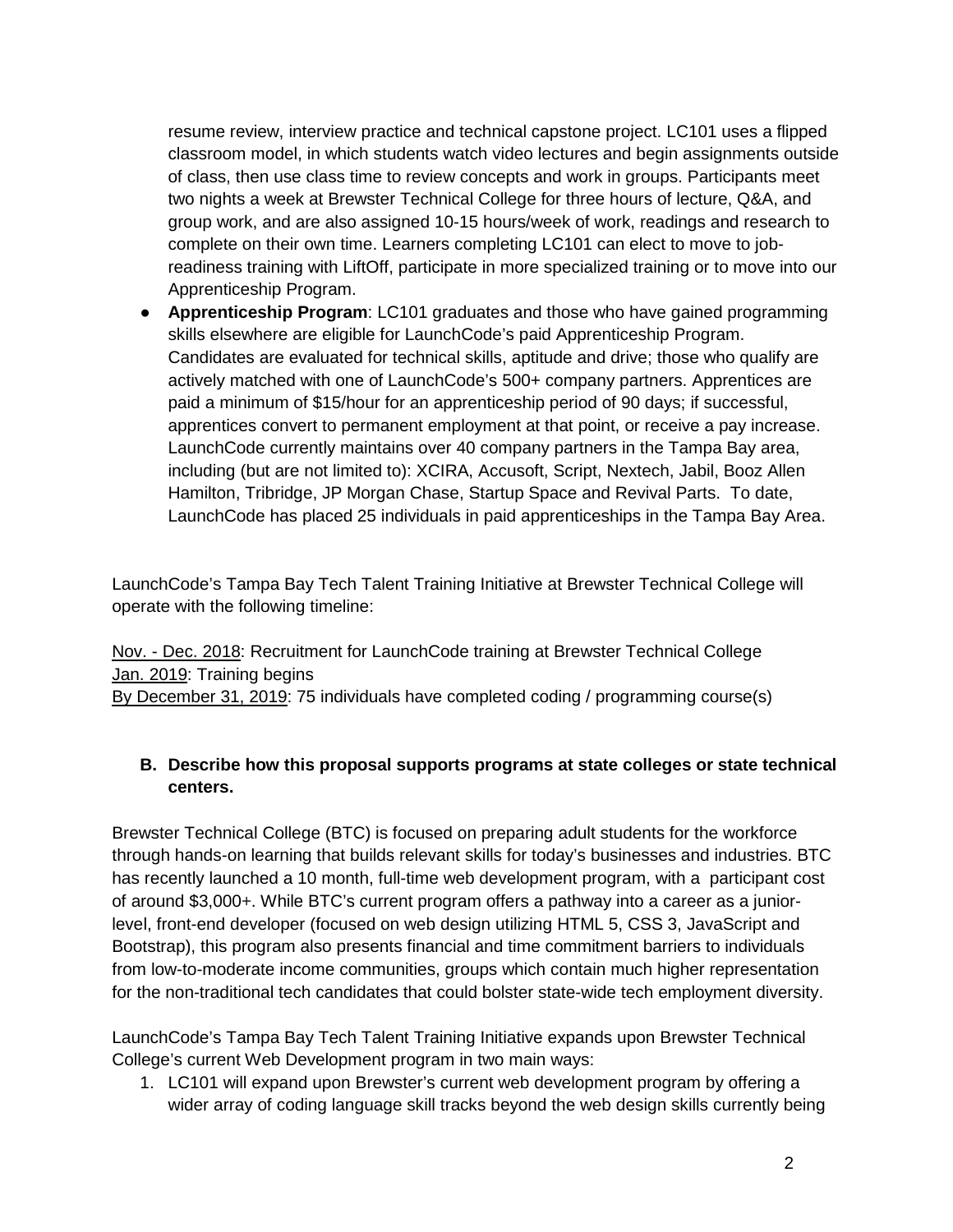offered. LaunchCode's LC101 program allows participants to begin their programming education with object-oriented skills in Python, a foundational language that is more easily transferable to other types of developer positions beyond web design. Participants will also learn the basics of SQL, a language in demand across all workforce sectors that can be applied to database tracking and management. Additionally, participants in LC101 have the option to choose from three different skill tracks for Unit 3 of the course. While one of these skill tracks is focused on web design/front-end skills, the other two (Java and C#/.NET) are more focused on additional back-end and object-oriented skills that can lead to jobs as back-end web developers, software developers and other IT/product management positions.

2. While the current program at BTC is affordable in relation to other Computer Science programs in the region, any cost can deter those from lower income communities from applying. Additionally, the time commitment of a 10-week, full-time program can be a major deterrent for people working full-time jobs and/or balancing their schedule with the schedules of children and other family members. Through LaunchCode's part-time class offerings at no cost to participants, we will see a broader scope of backgrounds and experiences in learners participating in web/software development courses at Brewster Technical College (particularly candidates from low-to-moderate income households looking to make a financial change in their lives through a new career path).

#### **C. Describe how this proposal provides participants transferable, sustainable workforce skills applicable to more than a single employer.**

Under Governor Scott's leadership, unemployment in Florida has declined to 3.7%. However Q3 2018 EMSI data shows that just one out of five mathematical & computer positions in the Tampa Bay area is being filled, with 2,069 employers posting an average of 1,286 job openings in these fields per month. There are just not enough college graduates with Computer Science degrees to meet the demand in Tampa - St. Petersburg - Clearwater.

According to a 2016 study by Gartner, CIO's reported that the global, number-one obstacle keeping them from achieving their objectives was a lack of available tech talent. On top of that, Dan Gallivan, director of information technology for Payette, asserted that "It's also very competitive when we do find the right candidates—seems like they are receiving multiple offers to choose their employers." This competition for tech talent diverts funding from front-end services and innovative new ventures in order to retain employees with increased benefit packages and higher salaries. The competitive nature for hiring tech talent is especially detrimental to industries who require tech talent on their teams but cannot measure up to the offerings of a tech startup or a solely tech-focused company (i.e. healthcare, education, etc.)

Brewster Technical College and the LaunchCode Foundation see the dearth of tech talent and the unemployment/underemployment rates in our country as an opportunity to solve two problems at once. Through training courses and LaunchCode's proven apprenticeship program, we will provide an on-ramp for non-traditional tech candidates to self-sustained and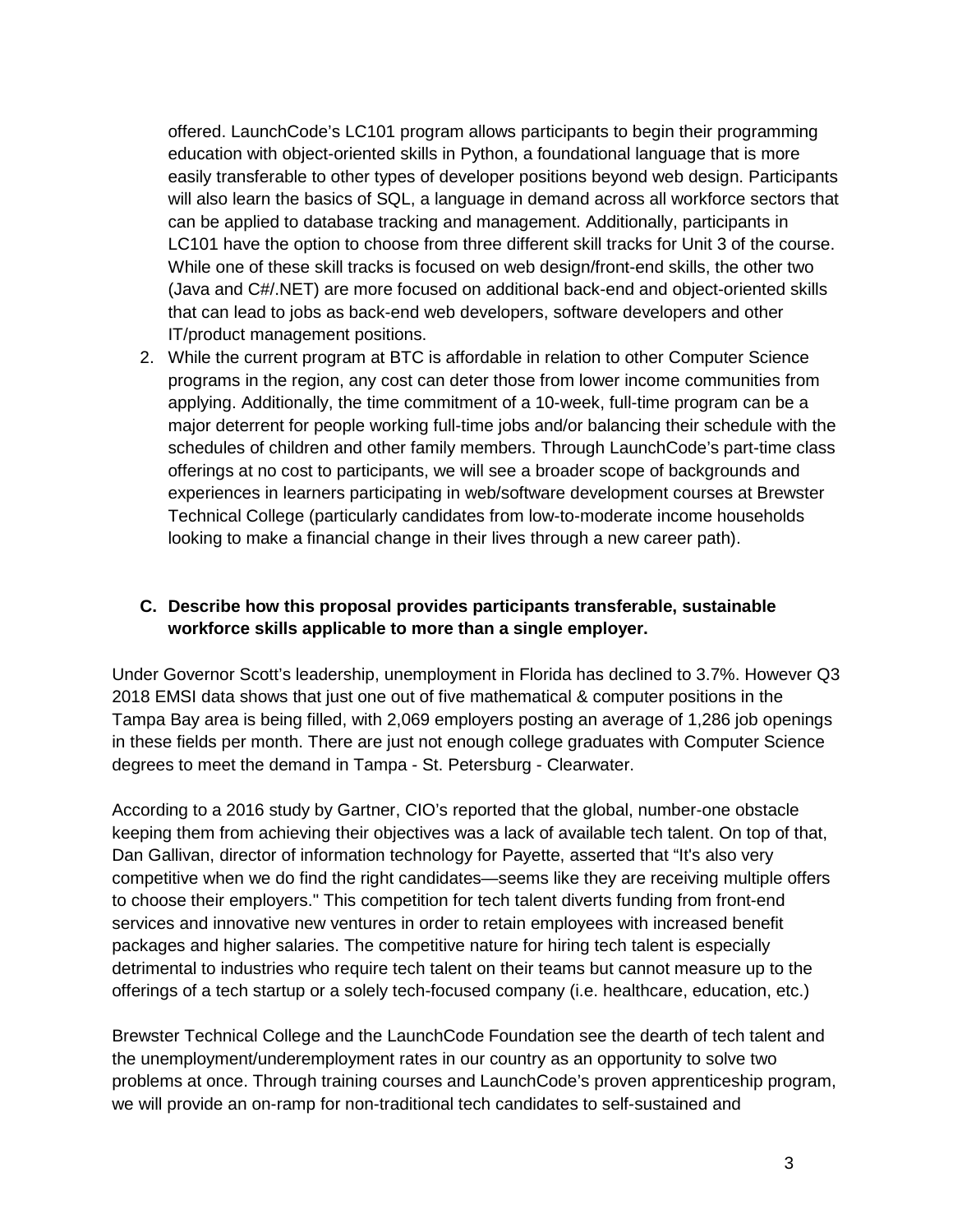economically-stable careers through the tech talent pipeline- a process which improves the livelihood of Florida citizens while also expanding possibilities for local businesses seeking tech employees.

Since 2015, LaunchCode has provided Florida community members of all backgrounds with tech training and on-ramps to entry-level tech careers. To date, LaunchCode has helped place 159 individuals into tech apprenticeships with companies in Tampa Bay and South Florida and has provided training in programming/coding to over 700 Florida citizens interested in adding to their professional skills, looking to move up within their organization and/or seeking financial security through a career change.

Programming skills associated with becoming a front-end or back-end developer in today's job market are highly sought after by tech departments in multiple workforce sectors. Typically, the apprentices hired from LaunchCode's pipeline will convert to permanent employment within three to four months of initial placement, and there is tremendous opportunity for them to move from a junior-level developer to a mid-level developer within one or two years. The average starting salary for a developer in Tampa Bay is around \$60,000, and the median salary for all tech roles in the Tampa Bay area is \$85,954. Any candidates whose apprenticeship is unsuccessful (which happens rarely in our Florida markets) will bounce back into our Apprenticeship Program, where our Candidate Engagement Managers will provide assistance remedying any issues stated by the previous employer, while our Company Relations Managers will work to find a job that is a better fit.

#### **D. Describe how this proposal supports a program(s) that is offered to the public.**

LaunchCode's Tampa Bay Tech Talent Training Initiative at Brewster Technical College will bolster BTC's current Web Development program by adding a free, part-time 20-week course presented on campus that will expand upon the skills presented in the current web design classes (HTML, CSS, Javascript and Bootstrap) by adding programming education in Python, SQL, Java, and C#/.NET. LaunchCode will also vet and include graduates of the current Web Development program at BTC in our Apprenticeship Program, offering them support for job placement upon completion of BTC's program.

#### **E. Describe how this proposal is based on criteria established by the state colleges and state technical centers.**

LaunchCode's Tampa Bay Tech Talent Training Initiative at Brewster Technical College is an expansion of the current Front End Web Development program at Brewster Technical College. In addition to adding a separate class cohort focused on back-end web development, LaunchCode will also be offering our Apprenticeship Program to graduates of both courses, which will provide a bridge between programming skill acquisition and landing a junior-level tech position in Hillsborough County and the surrounding area.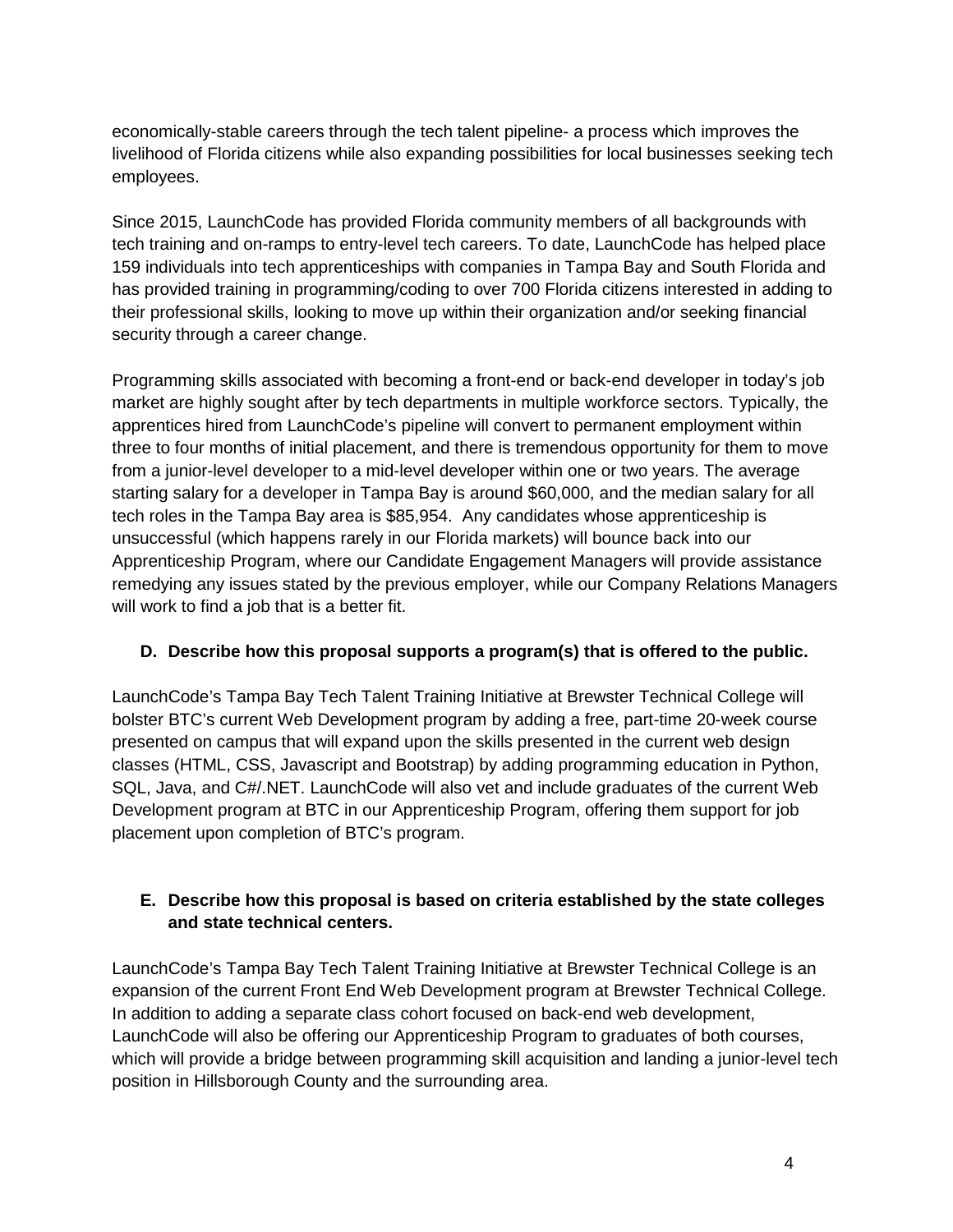Both LaunchCode's LC101 course and the current Web Development program at BTC are blended learning programs that utilize a flipped classroom model where students have a combination of in class and out of class work, with both in-person and video lectures. Both programs have been based upon evidence-based practices that have been utilized by other public-access coding/programming courses, such as Harvard's online CS50x course.

## **F. Does this proposal support a program(s) that will not exclude unemployed and/or underemployed individuals. Yes or No and describe**

Yes, LaunchCode's Tampa Bay Tech Talent Training Initiative at Brewster Technical College will provide inclusive opportunities for unemployed and underemployed individuals. LaunchCode's programs have been designed to provide foundational coding/programming skills to individuals of all backgrounds and experiences. The classes are offered part-time in the evenings, so participants can maintain their current jobs while also advancing their tech skills toward our paid apprenticeship placement. The LaunchCode / Brewster project's mission is to provide pathways to tech careers for driven individuals of all backgrounds and experiences regardless of their current employment situation. In LaunchCode's previous DEO-funded Tampa Bay cohort of LC101, an average of 36% of our students were unemployed while taking our classes. Those who were employed are frequently in low-wage or part-time roles, as 68% of students were earning less than \$30,000 a year while taking our classes.

**G. Describe how this proposal will promote economic opportunity by enhancing workforce training. Please include the number of program completers anticipated to be created from the proposed training. Further, please include the economic impact on the community, region or state and the associated metrics used to measure the success of the proposed training.** 

LaunchCode and Brewster Technical College will provide 75 training completers a pathway to employment in the tech field through the Tampa Bay Tech Talent Training Initiative. Typically, tech careers have only been accessible to individuals who have been able to afford the time and tuition required to complete a 4-year Computer Science degree at a college/university. Recently, there has been a trend in for-profit coding bootcamps, but many of these still present financial barriers to prospective participants, with tuitions averaging \$1,000 per week.

LaunchCode's Tampa Bay Tech Talent Training Initiative at Brewster Technical College will open up this pathway to the high-growth tech workforce sector to individuals of all backgrounds and experiences, rather than just those individuals from upper-income households.

#### **2) Additional Information**

**A. Is this an expansion of an existing training program? (if yes, please provide an explanation for how the funds from this grant will be used to enhance the existing program).**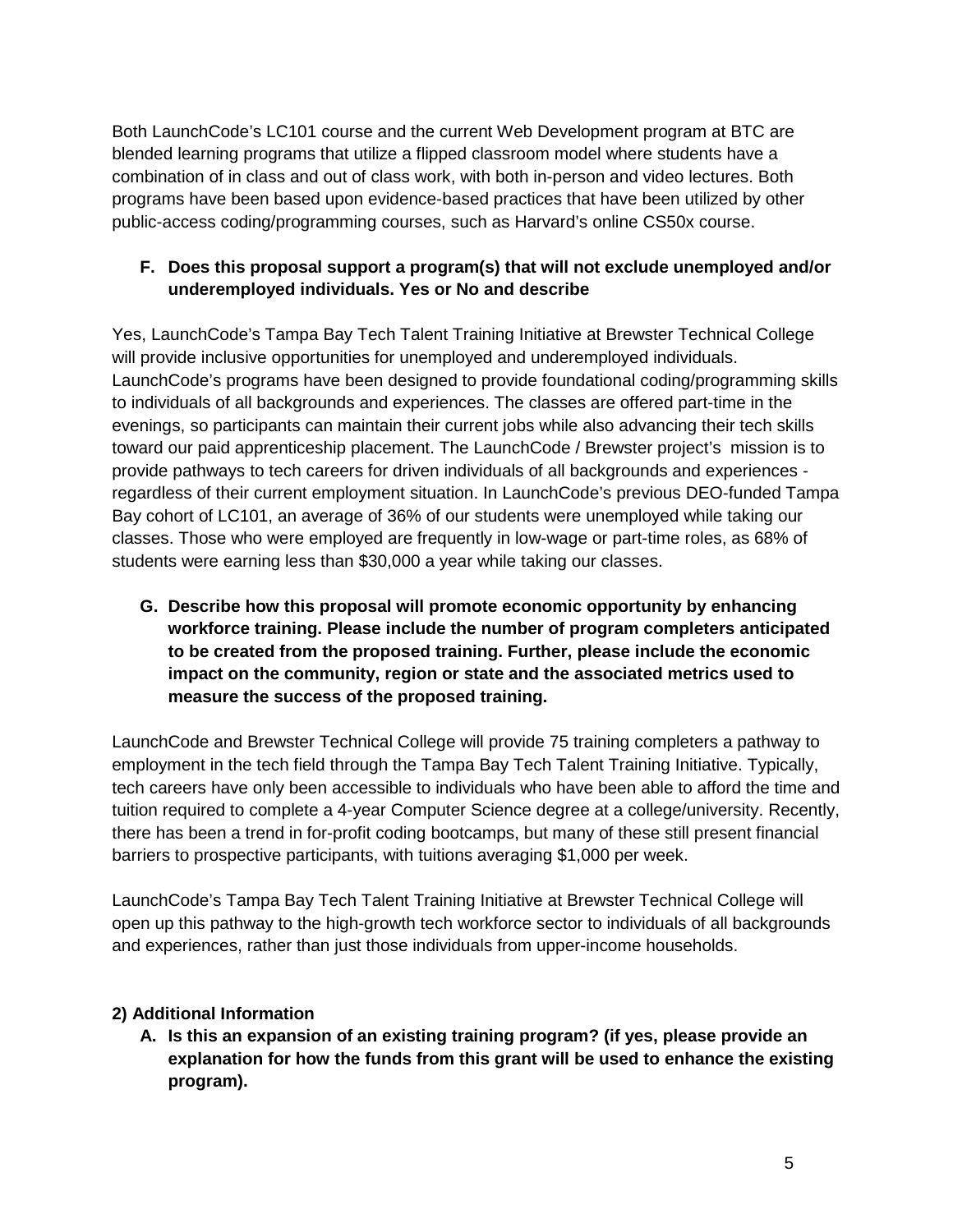Yes, this is an expansion of both Brewster Technical College's current Web Development Program and LaunchCode's DEO-supported operations over the past year in Tampa Bay. Through this funding, we will not only broaden the curriculum offerings on BTC's campus to include back-end development as well as front-end development, but we will also ensure another year of operations for LaunchCode's Apprenticeship Program in Tampa, providing a pipeline for non-traditional tech job candidates (those from low-income households, without college degrees, etc.) to start an upwardly mobile tech career.

**B. Does the proposal align with Florida's Targeted Industries? [\(www.enterpriseflorida.com/wp-content/uploads/SI\\_Targeted\\_Industries.pdf\)](http://www.enterpriseflorida.com/wp-content/uploads/SI_Targeted_Industries.pdf) if yes, please indicate the specific targeted insdustries with which the proposal aligns.**

Yes

Infotech (which involves Modeling, Simulation and Training; Optics and Photonics; Digital Media; Software; and Electronics Telecommunications)

**C. Does the proposal align with an occupation(s) on the Statewide Demand Occupations List and/or the Regional Demand Occupations List? [\(https://www.careersourcepolk.com/wp-content/uploads/2017/04/Copy-of](https://www.careersourcepolk.com/wp-content/uploads/2017/04/Copy-of-rdol_all_1718.pdf)**[rdol\\_all\\_1718.pdf\)](https://www.careersourcepolk.com/wp-content/uploads/2017/04/Copy-of-rdol_all_1718.pdf) If yes, please indicate the specific occupation(s) with which the **proposal aligns.**

LaunchCode's Tampa Bay Tech Talent Training Initiative will train community members for the following occupation:

|                  |                 |                                             |      |       | Annual |                 |      | Percent Annual 2017 Hourly Wage | <b>FLDOE</b> | In EFI<br><b>Training Targeted</b> | <b>STEM</b>           | <b>New</b> |
|------------------|-----------------|---------------------------------------------|------|-------|--------|-----------------|------|---------------------------------|--------------|------------------------------------|-----------------------|------------|
| SOC Codet HSHWtt |                 | <b>Occupational Titlet</b>                  |      |       |        | Growth Openings | Mean | Entry                           | Code         |                                    | Industry? Occupation? | to List?   |
|                  |                 |                                             |      |       |        |                 |      |                                 |              |                                    |                       |            |
| 15113            | <b>HSH</b><br>W | Software Developers,<br><b>Applications</b> | 2.43 | 3.276 | 43.3   | 27.52           | 4    | Yes                             | Ye<br>∍      |                                    |                       |            |

**D. Indicate how the training will be delivered (e.g. classroom-based, computer-based, other). If in-person, identify the location(s) (e.g. city, campus, etc.) where the training will be available. If computer-based, identify the target location(s) (e.g. city, county, statewide) where the training programs will be available.**

All programs presented through LaunchCode's Tampa Bay Tech Talent Training Initiative at Brewster Technical College will be delivered as blended learning courses, meaning they will utilize both classroom-based and computer-based lessons. The 75 completers of LaunchCode's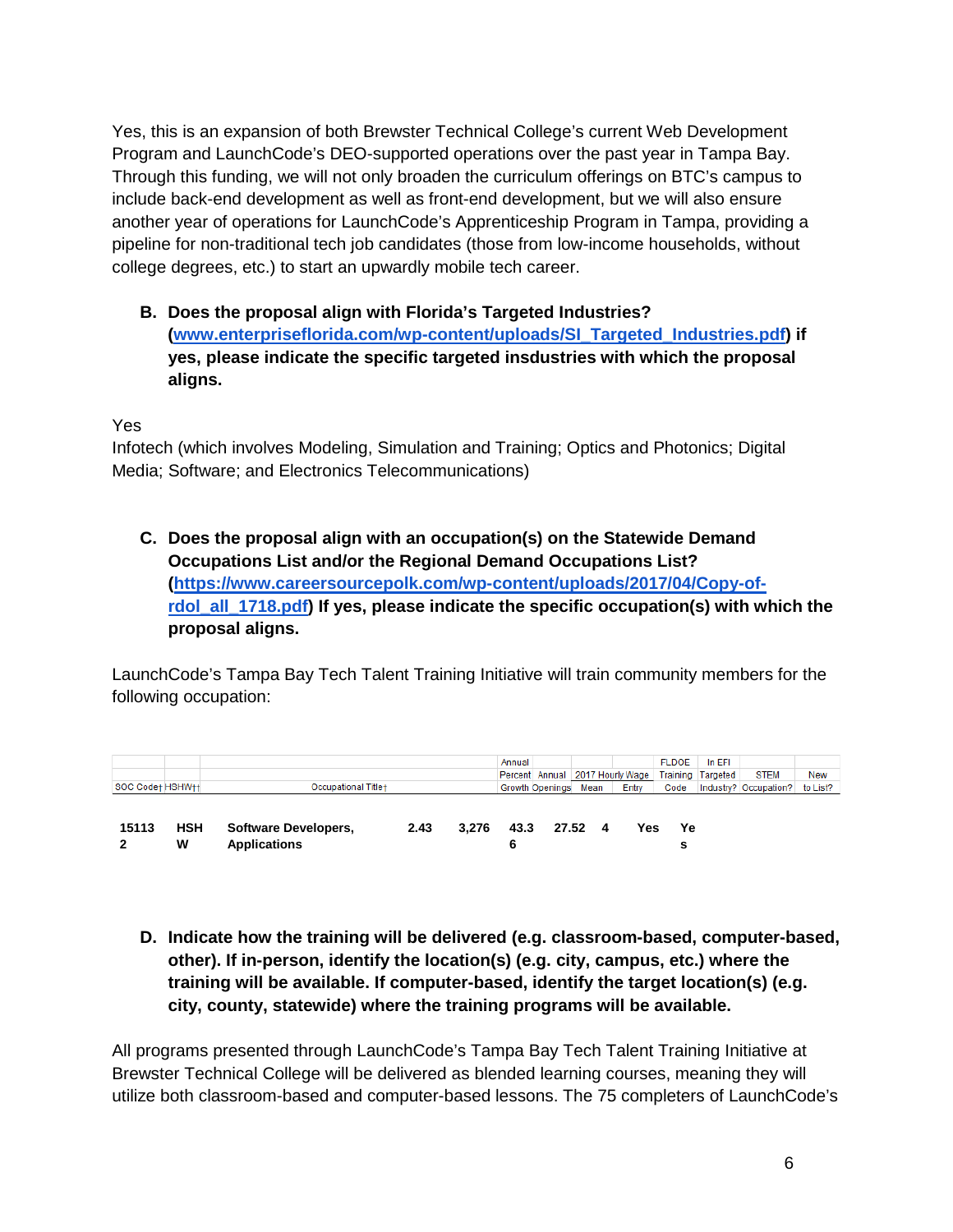training will have around 6 hours of in-class work per week and around 10-15 hours of at-home lessons and work per week. All classes will be targeted at individuals in Hillsborough County and surrounding areas.

## **E. Indicate the number of anticipated annual enrolled students and completers in the proposed program.**

LaunchCode will train 100 -140 enrollees, with 75 individuals graduating from the program.

## **F. Indicate the length of the program (e.g., quarters, semesters, weeks, etc.), include anticipated beginning and end dates.**

The LC101 cohorts will run for 20 weeks. Begin Date: Jan. 14, 2019 End Date: June 24, 2019 Additional job readiness training (LiftOff) will run for 8 weeks, June 25 - August 25, 2019

LaunchCode's Apprenticeship Program will be operational throughout the foreseeable future, working to recruit organic candidates and previous LC101 graduates for tech apprenticeships with one of LaunchCode's 40+ company partners in the Tampa Bay Area.

## **G. Describe the plan to support the sustainability of the program after grant completion.**

LaunchCode cultivates diverse funding streams to sustain our Tampa Bay education and apprenticeship programs over the long term. We engage with and solicit funding from many local and national foundations and corporate grantmakers to support our operations. We are cultivating new opportunities with Hearst Foundation, the Community Foundation of Tampa Bay, PNC Bank and Hillsborough County.

Furthermore, our apprenticeship program generates \$5,000 per placement. From the 25 South Florida apprentices placed in the past 12 months, LaunchCode generated earned revenue of  $~125,000.$ 

If we were not awarded the funding requested, we would need to reduce our marginal costs related to Tampa Bay in order to stay within our budget. This would mean hiring fewer Teaching Assistants for our LC101 classes and enrolling fewer students in each class. We would also need to reduce our spend on marketing and community outreach activities to recruit students and apprentices in Tampa Bay by decreasing our production of promotional materials and digital advertisements.

**H. Identify any certifications, degrees, etc. that will result from the completion of the program. Please include the Classification of Instructional Programs (CIP) code and the percent of completer in each code, corresponding with Section E.**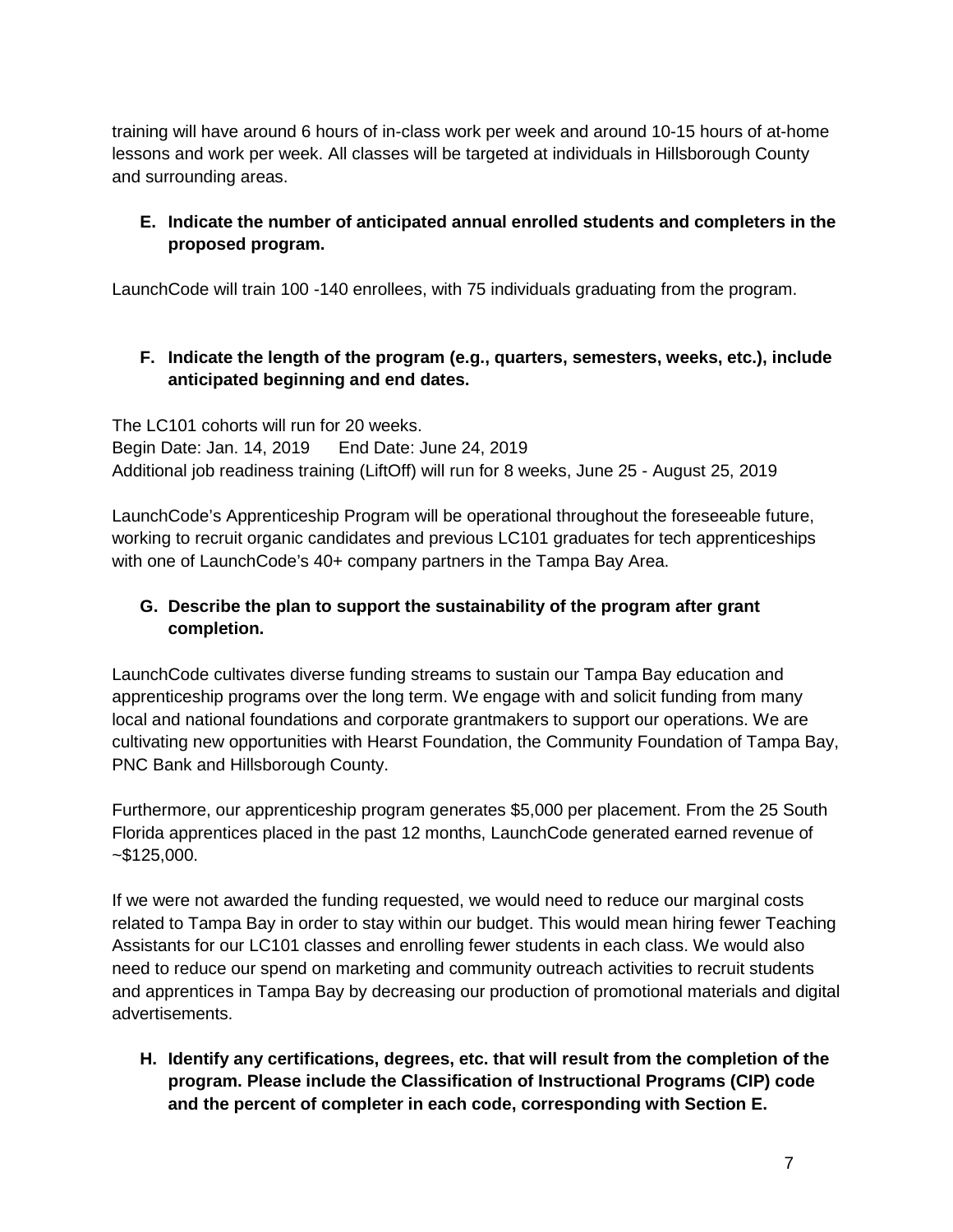Graduates of both LC101 and BTC's current web development program will have access to participate in LaunchCode's federally-accredited Apprenticeship Program.

### **I. Does this project have a local match amount? If yes, please describe the entity providing the match and the amount (do not include in-kind)**

While there is no current match amount currently set for a Job Growth Grant from Florida DEO, a grant award from the DEO will allow LaunchCode to leverage current positive funding conversations with PNC Bank, the Community Foundation of Tampa Bay and Hearst Foundation. Additionally, apprenticeship placements will yield \$5,000 each in earned revenue.

- **J. Provide any additional information or attachments to be considered for the proposal.**
	- Annual reports (2017 and 2108 mid-year)
	- **Training Overview Attachment**
	- Budget for Program (more detailed spreadsheet)
	- LC101 Syllabi
	- Tampa Handout
	- EMSI data for Tampa Bay Area

## **3. Program Budget**

- A. **Total Amount Requested**: \$496,193
- B. **Other Workforce Training Project Funding Sources**:
	- a. City/County: TBD
	- b. Private Sources: TBD
	- c. Earned Revenue: TBD
	- d. Total Other Funding: TBD

# C. **Workforce Training Project Costs**:

- a. Equipment: n/a
- b. Personnel: \$301,268
- c. Facilities: \$58,650
- d. Tuition: n/a
- e. Training Material: \$5,750
- f. Other (contracted instructors/teaching assistants): \$124,775
- g. Advertising for enrollment: \$5,750
- h. Total Project Costs: \$496,193

Note: The total amount of the project should equal the total amount requested plus the total other funding.

**D. Provide a detailed budget narrative, including the timing and steps necessary to obtain the funding, how equipment purchases will be associated with the training program, if applicable, and any other pertinent budget-related information.**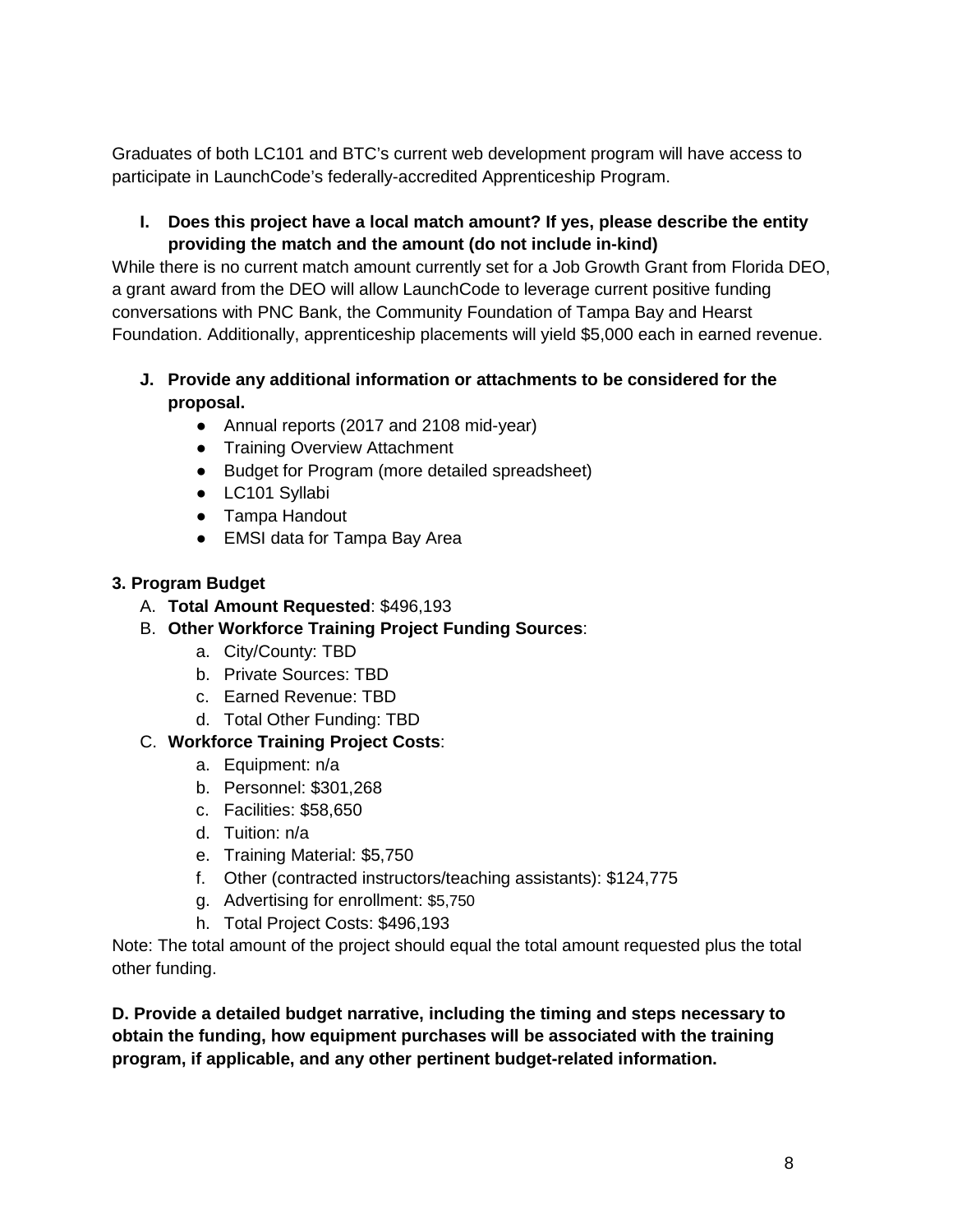With regards to the Personnel expenses, the proposed \$301,268 will cover the pay for full-time LaunchCode staff members allocating a portion of their time to work on LaunchCode's Tampa Bay Tech Talent Training Initiative, including:

- Our Tampa Bay Candidate Engagement Manager, who coordinates all class details locally and tracks student course progress, while also managing all contracted instructors and teaching assistants
- Our Tampa Bay Company Relations Manager, who vets candidates hard and soft skills during/after the tech training course and helps match our learners with apprenticeship opportunities with LaunchCode's 40+ local company partners
- Our National Candidate Engagement Director, who will oversee our Tampa Candidate Engagement Manager and assist with student progress tracking
- Our National Company Relations Director, who will oversee our Tampa Company Relations Manager and recruit new local businesses for LaunchCode's Apprenticeship Program
- Our St. Louis-based Candidate Engagement Team will assist with reviewing applicants and confirming the final class roster
- Our St. Louis-based Company Relations Team will assist with sourcing new deals and new business development
- Our St. Louis-based Marketing, PR and Technology Teams will assist with enrollment marketing, managing media stories/releases and maintaining our databases for tracking student progress and company engagement.

The \$58,650 proposed as the budget for Facilities includes a main room for the LC101/Liftoff courses which seats up to 125 students, as well as 3 extra classroom for breakout sessions and targeted employer training.

The \$5,750 budgeted for Training Materials will provide materials that our Lead Instructors/Teaching Assistants will use in the classroom to ensure the technology/curriculum needs of all members are met.

The \$124,775 set aside for Other will be used for the hourly pay of our Lead Instructors and Teaching Assistants, who are the front-facing educators that work with our learners in the classroom and are often local tech employees looking to build a stronger network of tech talent in the communities in which they work and live.

The \$5,750 set aside for Advertising will be used for targeted social media/Google marketing for enrollment applications, as well as venue/materials for public info sessions held during the enrollment period.

# **4. Approvals and Authority**

**A. If the entity is awarded grant funds based on this proposal, what approvals must be obtained before it can execute a grant agreement with the Florida Department of Economic Opportunity (e.g. approval of a board, commission of a council)?**